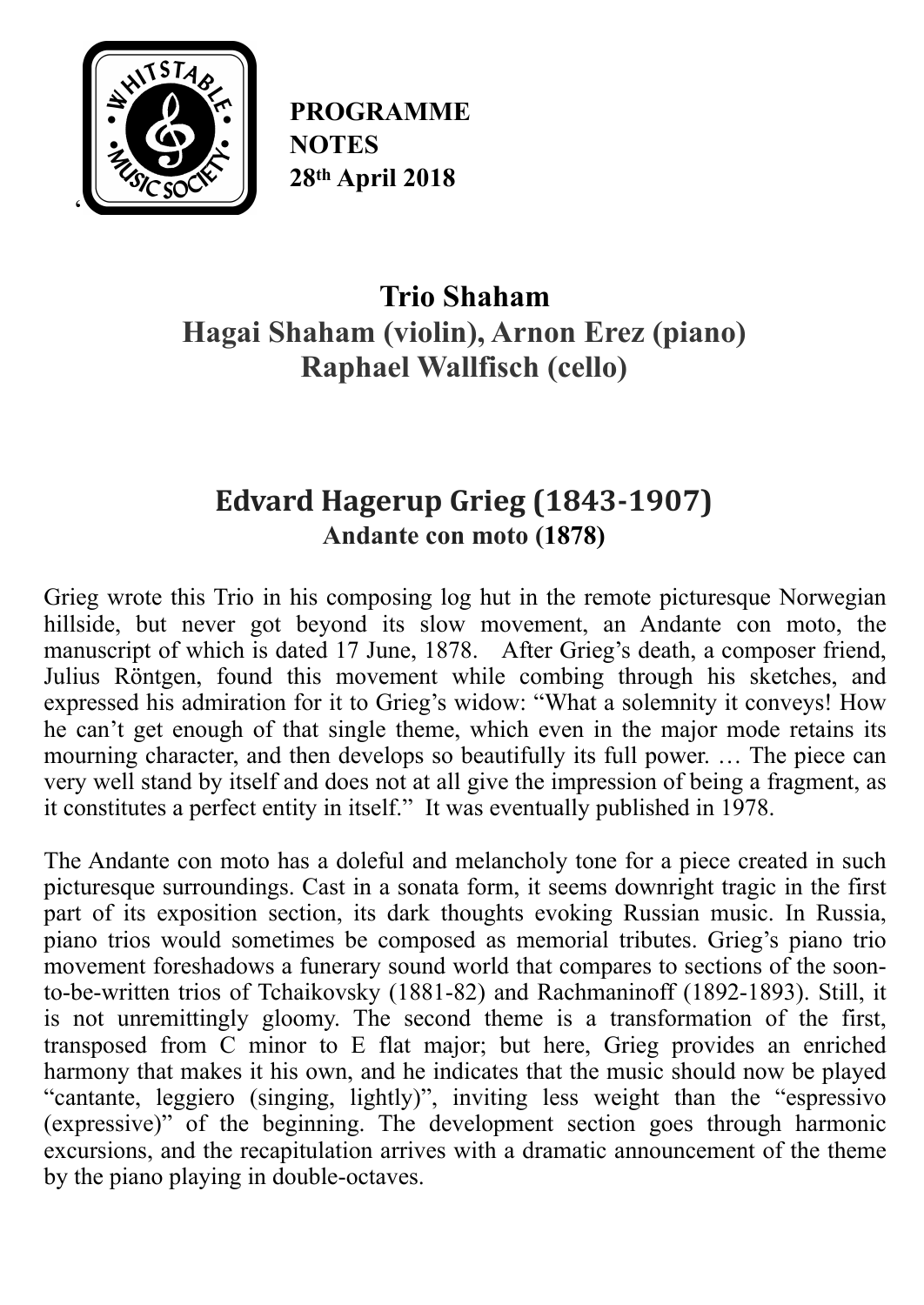## **Antonín Leopold Dvořák (1841-1904) Piano Trio Op. 90 (Dumky) (1891)**

- **1. Lento maestoso- Allegro quasi doppio movimento (E minor- E major)**
- **2. Poco adagio -Vivace non troppo-Vivace (C sharp minor)**
- **3. Andante-Vivace non troppo-Allegretto (A major-A minor-A major)**
- **4. Andante moderato-Allegretto scherzando-Quasi tempo di marcia (D minor- D major)**
- **5. Allegro (E flat major- E flat minor)**
- **6. Lento maestoso (C minor- C major)**

The Piano Trio No. 4 in [E minor,](https://en.wikipedia.org/wiki/E_minor) [Op.](https://en.wikipedia.org/wiki/Opus_number) 90, [B.](https://en.wikipedia.org/wiki/Jarmil_Burghauser) 166 (called "Dumky Trio" ) is one the composer's best-known works. It is a prominent example for a piece of chamber music deviating from the customary form of classical chamber music in terms of the number of movements and of their formal construction.

*Dumky* (plural of *[dumka](https://en.wikipedia.org/wiki/Dumka_(musical_genre))*) is the diminutive form of the term *[duma](https://en.wikipedia.org/wiki/Duma)* (plural *dumy*), which refers to epic ballads, specifically a song or lament of captive people. During the19th century, composers from other Slavic countries began using the *duma* as a classical form used to indicate a brooding, introspective composition with cheerful sections interspersed within. Dvořák used the *dumka* form in several other compositions.

It was completed on 12 February 1891, and was premiered in Prague on 11 April 1891, with violinist Ferdinand Lachner, cellist Hanuš Wihan, and Dvořák himself on piano. The same evening, Prague's [Charles University](https://en.wikipedia.org/wiki/Charles_University) awarded the composer an honorary doctorate. The work was so well received that Dvořák performed it on his 40-concert farewell tour throughout Moravia and Bohemia, just before he left for the United States to head the [National Conservatory of Music of America](https://en.wikipedia.org/wiki/National_Conservatory_of_Music_of_America) in New York.

It features six *dumky* episodes: the first three are connected together without interruption in the harmonically complementary keys given above, in effect forming a long first movement. The final three *dumky* are presented in unrelated keys, thus giving the overall impression of a four-movement structure.

According to music critic Daniel Felsenfeld, "The form of the piece is structurally simple but emotionally complicated, being an *uninhibited Bohemian lament*. Considered essentially formless, at least by classical standards, it is more like a six movement *dark fantasia*—completely original and successful, a benchmark piece for the composer. Being completely free of the rigors of sonata form gave Dvořák license to take the movements to some dizzying, heavy, places, able to be *both brooding* and yet somehow, through it all, *a little lighthearted*."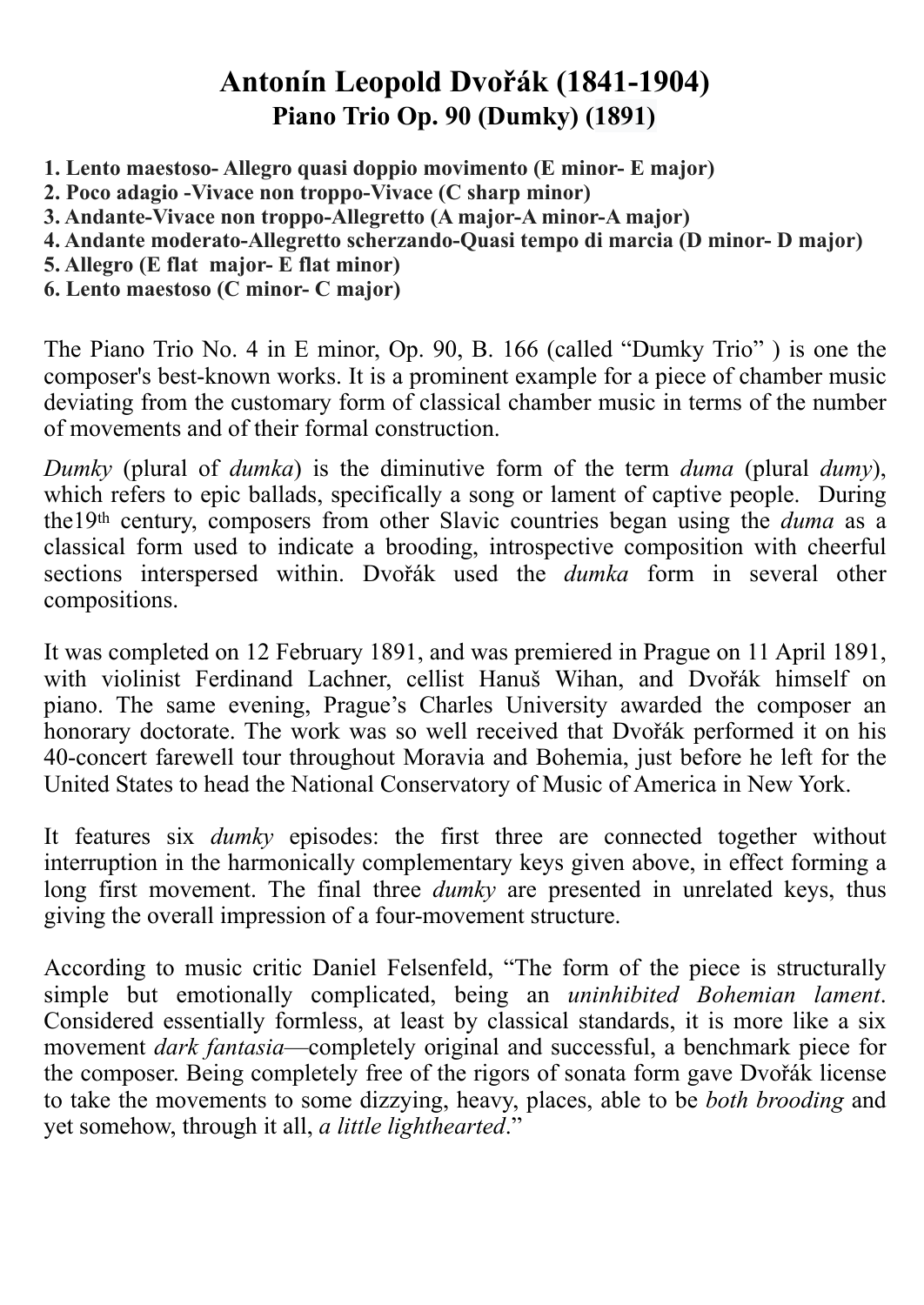## **Franz Schubert (1797-1828) Piano Trio in B flat D. 898 (1827)**

1. [Allegro](https://en.wikipedia.org/wiki/Tempo#Italian_tempo_markings) moderato 2. [Andante](https://en.wikipedia.org/wiki/Tempo#Italian_tempo_markings) un poco mosso 3. [Scherzo](https://en.wikipedia.org/wiki/Scherzo). Allegro 4. [Rondo.](https://en.wikipedia.org/wiki/Rondo) Allegro vivace

Schubert wrote this Trio No. 1 in B flat major [D.](https://en.wikipedia.org/wiki/Otto_Erich_Deutsch) 898 in [1827](https://en.wikipedia.org/wiki/1827_in_music), but finished it in 1828, the last year of his life. It was published in 1836 as [Opus](https://en.wikipedia.org/wiki/Opus_number) 99. It is the first of two magnificent works in the genre with which [Schubert](https://www.allmusic.com/artist/schubert-mn0000691239) filled the void in piano trio composition that had existed since [Beethoven](https://www.allmusic.com/artist/beethoven-mn0000536126)'s "Archduke" Trio of 1811. It is an unusually large scale work for piano trio, taking about 40 minutes to perform.

The first movement  $(4/4, B)$  flat) is in sonata form with two main themes, the first being characterized by dotted rhythms and irregular phrase lengths, while the second having lyrical melodies and regular phrases. The development section expands on both themes, going into remote keys and often becoming turbulent. In the last section of the development, fragmented versions of the main theme are presented in a succession of keys. This movement is happy and carefree; its bubbly opening theme is at first property of the strings but is soon turned over to the piano, which emulates the violin/ cello octaves while the strings take over the bouncing accompaniment. A heartwarming second melody in the cello assumes an almost heroic posture when it recurs.

The second movement  $(6/8, E)$  flat) is in the style of a gondola song with a lilting melody and swaying rhythm with a contrasting section which is more turbulent. Pretty soon, however, calm is restored. The melody of this movement is like a reflection of the famous Adagio Cantabile of [Beethoven'](https://www.allmusic.com/artist/beethoven-mn0000536126)s Pathetique Sonata. The resemblance is probably not accidental, but the direction in which [Schubert](https://www.allmusic.com/artist/schubert-mn0000691239) heads with this little gem of a melody is entirely his own. The movement falls into an ABA form, with the central C minor/major portion offering some snappy rhythms and a decorated melody that are in sharp contrast to the simple opening and closing music.

The third movement (3/4, B flat) is in the classical [minuet](https://en.wikipedia.org/wiki/Minuet) form. The scherzo proper features heavy counterpoint, with the three instruments constantly imitating each other. The trio section is a relaxed [waltz](https://en.wikipedia.org/wiki/Waltz). The Scherzo returns us to the good-natured B flat major of the first movement; its trio section recaptures something of the previous Andante's melodic composure.

The principal theme of the last movement (2/4, B flat) resembles that of one of Schubert's songs, "Skolie". A two-bar rhythm is prevalent, giving the marked impression of alla breve time rather than 2/4. The sections in 2/4 are interrupted three times by passages in 3/2 time, in the style of a polonaise. These give further credence to the theory that the [minim](https://en.wikipedia.org/wiki/Minim_(music)) is in fact the basic time unit in this movement. The music ends with the tempo raised to presto.